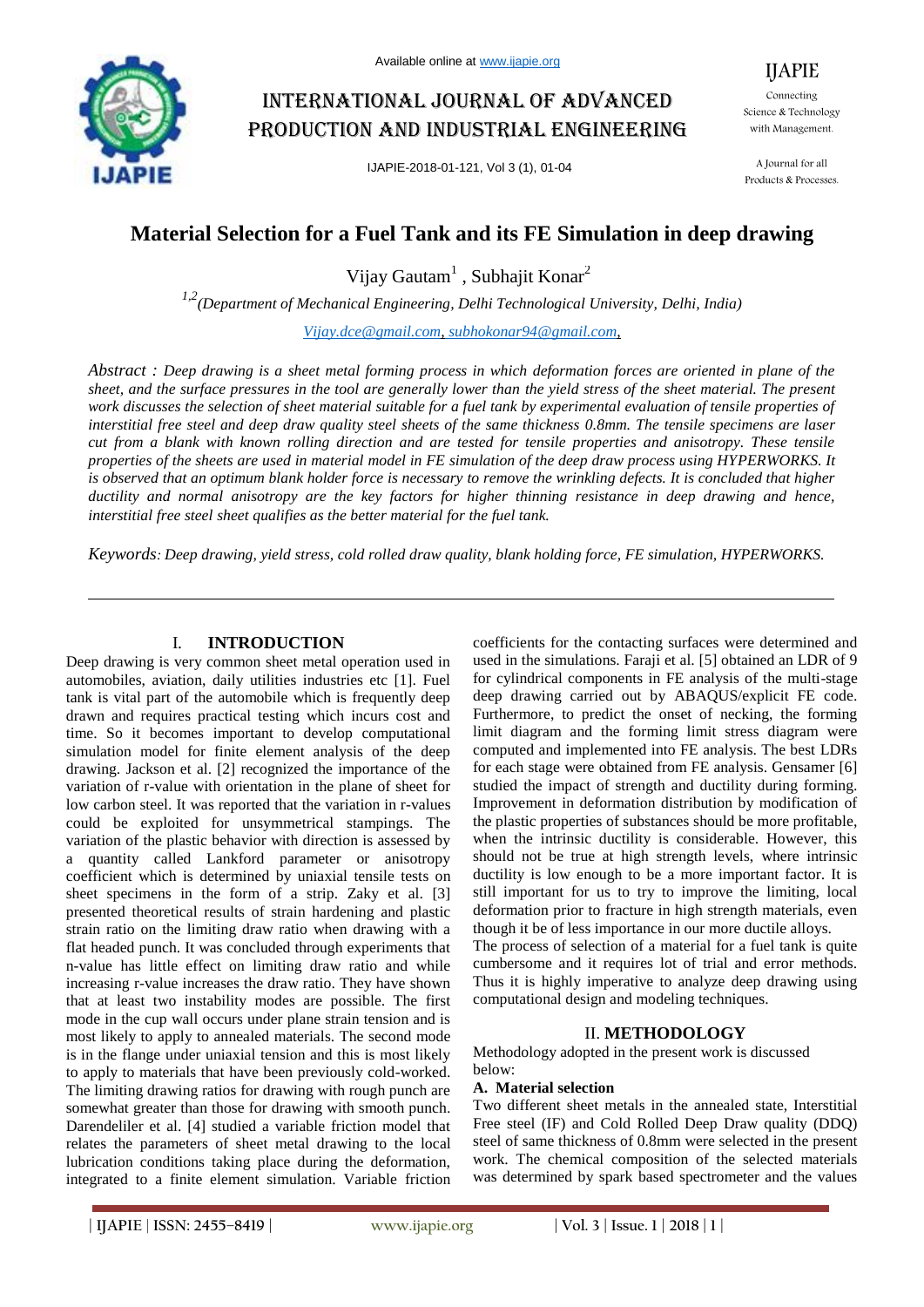#### *Vijay Gautam and Subhajit Konar International Journal of Advanced Production and Industrial Engineering*

are given in Table 1. IF steel sheets are also known as the extra deep draw steel. These are steels from which carbon and nitrogen have been reduced to extremely low levels (less than 0.005%). After vacuum degassing, titanium is added to react with any carbon or nitrogen in solution. Titanium reacts preferentially with sulfur so the stochiometric amount of titanium that must be added to eliminate carbon and nitrogen is given by:  $\% Ti = (48/14)(\% N) + (48/32)(\% S) + (48/12)(\% C)$ . These steels have superior formability, ductility and anisotropy which are required for deep drawing operation.

Whereas, DDQ steel offers a wide variety of properties including ease of formability, a smooth and clean surface that's why there are mostly used in automobiles, aerospace and other appliances. Annealed coils are lightly rolled by a skinpass mill to prevent a defect called stretcher strain, improve strip shape, and adjust mechanical properties. Skinpass rolling is also used to produce dull finish and bright finish products.

Table 1. Chemical composition of the DDQ & IF steel used (by weight %)

| St | C  | Si                          | М                           | Ni             | Cr | Cu | V  | Al | Ti | S  | P  |
|----|----|-----------------------------|-----------------------------|----------------|----|----|----|----|----|----|----|
| ee |    |                             | n                           |                |    |    |    |    |    |    |    |
|    |    |                             |                             |                |    |    |    |    |    |    |    |
| D  | 0. | 0.                          | 0.                          | 0.             | 0. | 0. | 0. | 0. | 0. | 0. | 0. |
| D  | 05 | 01                          | 07                          | 03             | 03 | 02 | 01 | 01 | 02 | 02 | 01 |
| Q  | 3  | 8                           | 6                           | 9              |    | 2  |    | 8  | 5  | 0  | 6  |
| IF | 0. | 0.                          | 0.                          | 0.             | 0. | 0. | 0. | .0 | 0. | 0. | 0. |
|    | 00 | 00                          | 11                          | 01             | 01 | 00 | 03 | 04 | 04 | 00 | 01 |
|    |    | $\mathcal{D}_{\mathcal{A}}$ | $\mathcal{D}_{\mathcal{A}}$ | $\mathfrak{D}$ | 2  | 9  | 6  | 8  | 5  | 9  |    |

## **B. Experimental determination of tensile properties**

The specimens as per ASTM standard E8M as shown in Fig. 1 are used for uniaxial tensile testing. The specimens were prepared by CO2 laser in three directions such as parallel  $(0^{\circ})$ , diagonal  $(45^{\circ})$  and perpendicular  $(90^{\circ})$  with respect to the rolling direction of the sheet.



Fig. 1. Tensile test specimens in 0º, 45º and 90º w.r.t. the rolling direction

The tensile samples were tested in uniaxial tension in a UTM of 50kN. Load and elongation data were obtained for all the tests and was converted into engineering stress strain data. The standard tensile properties such as yield stress, ultimate tensile stress, uniform elongation and total elongation are determined from the stress- strain plot. The log true stress and log true strain values are calculated in the uniform plastic deformation range (between YS and UTS) and using linear regression (least square method) a best fit was plotted. The slope of this line gives n value and Y- intercept gives log K.

Similarly, plastic strain ratio for both the steels were determined by giving a plastic strain of 20%.

#### **C. Modeling & Simulation**

Modeling of the die has been done using the HYPERFORM die module. Initially, the part was modeled in the SOLIDWORKS and split in half along the XY plane. Then the IGES file is created which is further imported to the HYPERFORM die module as shown in Fig. 2.



Fig. 2. Die Face Designed in Die Module

The IGES file of the split part is imported to the HYPERFORM Die Module and geometry clean up is performed to toggle the open edges. After the geometry clean up trim line is created by using create by part option. Then the flat binder is generated and by trimming the binder along the trim line die cavity is created. Similarly, a punch was designed and IGES file data was imported to the die module of HYPERFORM.

A blank of size 410mmX615mm was designed for the deep drawing operation using incremental forming. Two modules of HYPERFORM RADIOSS are used, namely RADIOSS One-Step and Incremental RADIOSS. One-Step is a designer friendly model setup for forming feasibility analysis. The solver is very fast and accurate in predicting the blank shape and forming feasibility early in the product development cycle, minimizing downstream formability challenges and associated costs. Its intuitive nesting interface proposes proper blank-sizing, minimizing material scrap in the early stages of the product development process.

Incremental is the module where actual forming simulation takes place. Here, we setup the deep drawing process, either manually through User Process or automatically through Auto Process. It also has function known as Tool Setup that auto generates punch/die and blank holder meshes form the die/punch mesh using input data such as clearance percentage and blank holding area. The results are viewed and processed in HYPERVIEW.

In this module we can generate binder and punch from the die face designed in the die module section with the suitable percentage clearance between the punch and die. There are two different solvers in this section named as, Incremental RADIOSS and LS-DYNA. Intuitive interface for designers and engineers for quick model setup. Multistage transfer die or progressive die forming modeling using multistage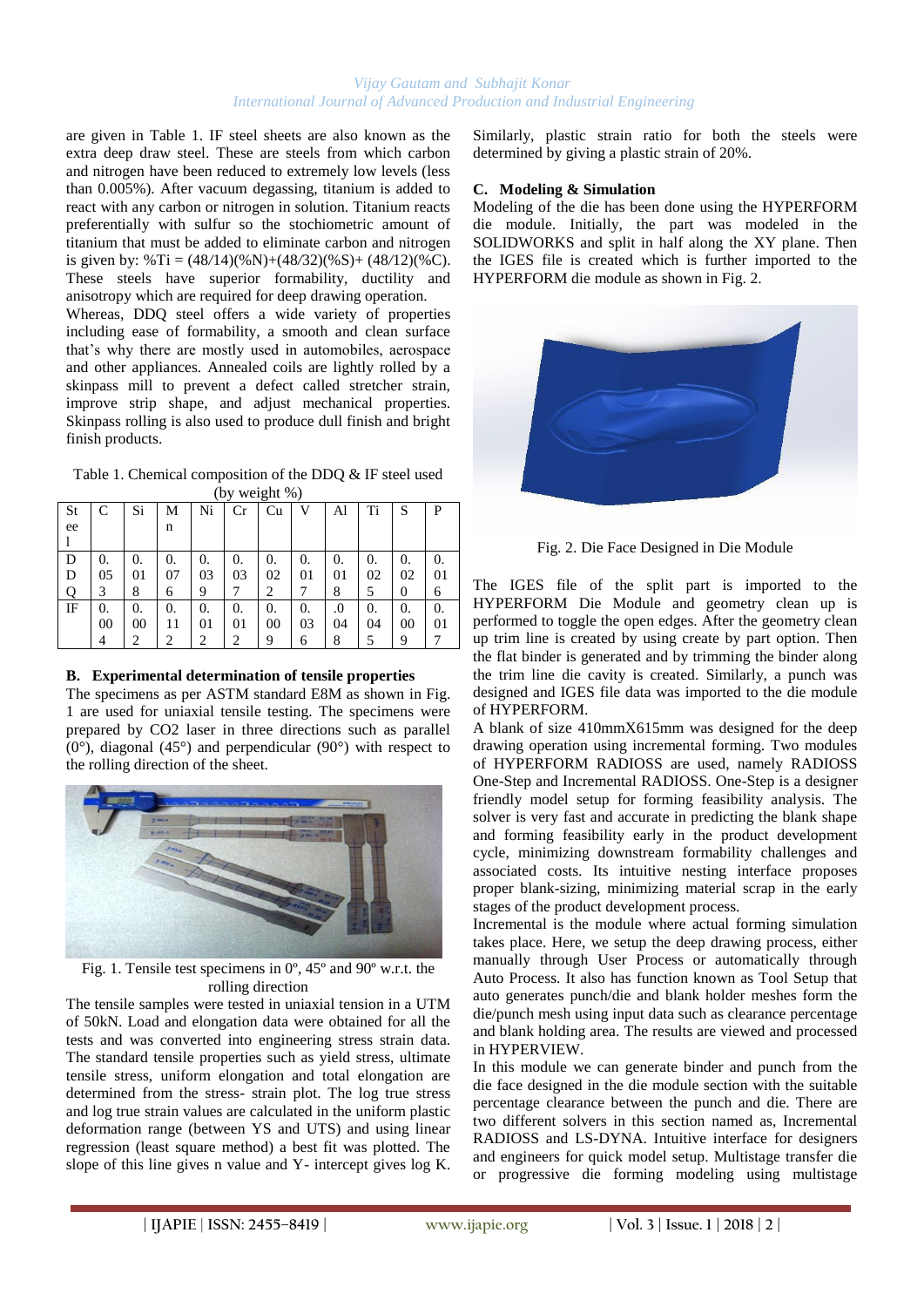#### *Vijay Gautam and Subhajit Konar International Journal of Advanced Production and Industrial Engineering*

manager. Supports modeling of single, TWB, Multilayer blanks as shell and solids. Options to create custom process and store it as templates for reuse and share to establish uniform model setup. Fast, Robust, Accurate and Scalable Incremental solver RADIOSS provides quick and best-inclass forming and spring back results. Efficient result interpretation in HYPERVIEW with special tools for forming relevant post processing. The die face as shown in Fig. 3(a) designed using die module is imported in the incremental RADIOSS. Along with this IGES blank file is also imported. Then we go to the mesh>organize>element>components and assign the elements to the die face and blank. Similarly, the punch face is designed as shown in Fig. 3(b).



Fig. 3. (a) Die and (b) Punch after meshing

First, the die and blank are meshed and then Tool-Setup function is used to build and setup the punch and binder from die surface. The binder and the blank after meshing is 5

shown in Fig. 4. The Tool Setup function also automatically assigns meshes to punch and binder.



Fig. 4. (a) Binder and (b) Blank after meshing using HYPERMESH

The following figure shows the outcome of the Tool Setup function using die-punch clearance as 10% of sheet thickness. Die, punch and binder are placed such that they just touch the blank surface as shown in Fig. 5.



Fig. 5. Assembly of the (1) Die at the top, (2) Blank, (3) Binder and the (4 )Punch at the bottom

Die, punch and binder have been assigned rigid meshes known as R-Mesh consisting of four-node shell elements as they are tools and do not need to be analyzed. Binder has been assigned fine B-Mesh or Belytschko-Tsay shells in order to capture the results with accuracy. After the Tool Setup, User Process is selected in order to finally setup the analysis. We set the material model to be used for sheet.

As this is a double action press, draw, travel and velocity details for punch or die are given in the module. When we click on calculate distance, then it will calculate the travel details. These calculated are automatically fed, with respect to the condition that all other tools just touch the blank. We can also change these values according to our requirements. The final part is drawn in by using 200 KN blank holding force and draw depth of 78mm. The frictional coefficients between various surfaces were taken as 0.125.

## III. **RESULT AND DISCUSSION**

## *A.* **Tensile Properties of Materials.**

The average tensile properties of the steels samples tested in uniaxial tension tests are given in Table 2. It is observed that the DDQ steel is much stronger than the IF steels with higher UTS and YS, whereas IF steel is softer with highest percentage elongation, strain hardening exponent and normal anisotropy. Therefore, IF steel sheets have higher 6

thinning resistance and deeper components can be drawn easily without necking. Engineering stress and engineering strain plots for the selected samples only are shown in Fig. 6.



Fig. 6. Engineering Stress and strain plots for (a) DDQ and (b) IF steel sheets

#### *B.* **Simulation Results.**

The simulation results of deep drawing of fuel tank, for the case of IF and DDQ steel with thickness 0.8 mm are shown in Fig. 7(a) and (b) respectively. In the case of IF steel sheets, simulation exhibits the maximum percentage thinning of 26.12% and value of percentage thinnining of -18.83%. The equivalent plastic strain remains confined to the upper limit of 0.07633.

From the simulation results of deep drawing of fuel tank for the case of DDQ steel, maximum percentage thinning came out to be 34.89% and minimum value of percentage thinning is -13.10%. The equivalent plastic strain remains confined to the upper limit of the .07588. It is also evident from Forming Limit Diagram (FLD) results as depicted in Fig. 8(a) that in the case of IF steel sheets, there is no failure of material although some wrinkles are developed in the flange region due to circumferential hoop stress which would not be the